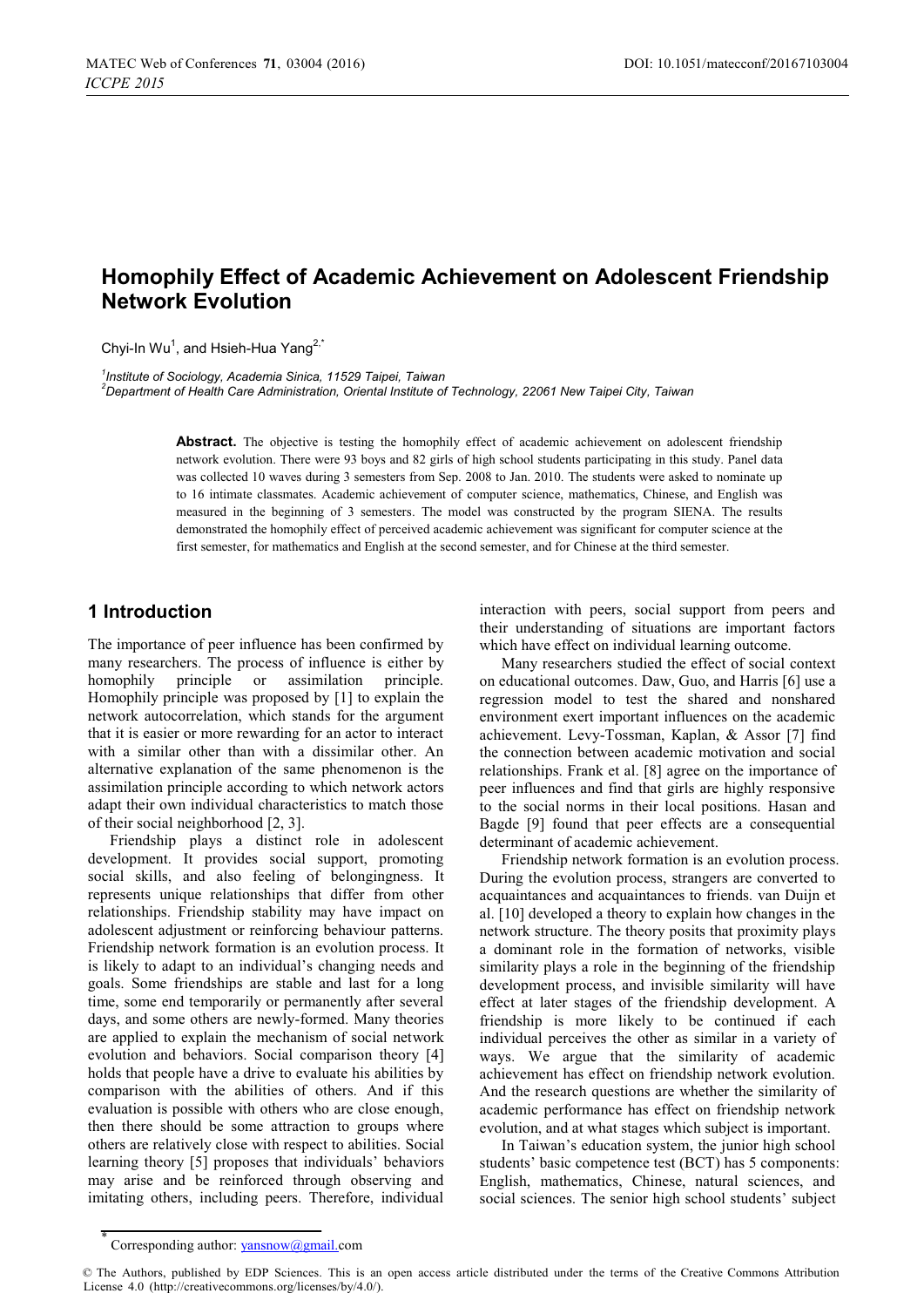competency test (SCT) covers English, Chinese, mathematics, the natural sciences and humanities. Both BCT and SCT have 3 subjects, English, Chinese, and mathematics. In this study, these 3 subjects and computer science were evaluated as academic performance.

# **2 Method**

#### **2.1 Participants**

Data were from the project "Luminous Shine and Dark Shadow: The Duality of Late Adolescents to Early Adults' Friendship Networks" sponsored by the Academia Sinica in Taiwan. In this study, the participants were 175 high school students of 93 boys and 82 girls.

#### **2.2 Measurement**

Panel data was collected 10 waves during 3 semesters from Sep. 2008 to Jan. 2010. Sociometric data were collected by having each student nominate up to 16 intimate classmates.

Academic performance of computer science, mathematics, Chinese, and English was measured in the beginning of 3 semesters, namely at wave 1, 5, and 8. Academic achievement was measured by asking the student if his/her performance was better than others.

### **2.3 Data analysis**

The program SIENA (Simulation Investigation for Empirical Network Analysis) was applied to estimate the models for the evolution of social networks according to the dynamic actor-oriented model of Snijders [11, 12]. For the estimation, sociometric data was transformed into adjacency matrices. The academic performance was coded as 1 if it was worse than others, 2 if it was the same as others, and 3 if it was better than others. Boy was coded as 1 and girl as 2.

The actor-oriented model [13] assumes that the network X(*t*) is evolving in continuous time, although being observed only at the discrete moments t*m*, m=1,…, *M. M* is the number of repeated observations. This actor orientation means that, for each change in the network, the perspective is taken of the actor whose tie is changing. It is assumed the actor i controls the set of outgoing tie variables (X*i*1,.., X*i*g), collected in the ith row of the adjacency matrix. The network changes only by one tie at a time. The moment when actor *i* changes one of his ties can depend on the network structure and on attributes represented by observed covariates. The "moment when" is stochastically determined in the model by the rate function, and "the particular change to make" by the objective function and the gratification function.

In the study, the evolution model components include density, reciprocity, transitivity, gender similarity, and similarities of perceived academic performance. Density effect is defined as the number of outgoing ties.

Reciprocity effect is defined the number of reciprocated ties. A transitive triplet effect is defined by the number of transitive patterns in  $i'$ *s* relations of actors (  $j, h$  ) (an ordered pairs of actors to both of whom *i* is tied, while also *j* is tied to *h*) for which  $i \rightarrow j \rightarrow h$  and also  $i \rightarrow h$ .

The program can estimate all possible effects simultaneously, and is suitable to test our hypotheses. The SIENA program is included in the StOCNET system, and can be downloaded from http://stat.gamma.rug.n1/stocnet/ [14].

# **3 Results**

#### **3.1 Description of participants**

The analyses were run on the 175 students that were present at all ten measurement points. The participants' perceived academic achievement of computer science, mathematics, Chinese, and English was analysed for 3 observations. The result, as table 1, 2, and 3, showed that the perceived performance of computer science had no gender difference, while the perceived performance of mathematics and English had gender difference at all observations. And for the subject of Chinese, there was gender difference at the 2nd and 3rd semesters.

For mathematics, there were more boys who perceived their performance were better than others. For Chinese, there were more girls who perceived their performance were better than others. For English, there were more girls who perceived their performance were better than others.

Table 1. Academic achievement at 1<sup>st</sup> semester

| Variable         | <b>Boys</b> |               | Girls |               | Chi-   | p      |
|------------------|-------------|---------------|-------|---------------|--------|--------|
|                  | N           | $\frac{0}{0}$ | N     | $\frac{0}{0}$ | square |        |
| Computer science |             |               |       |               | 0.25   | 0.883  |
| 1                | 28          | 30.1          | 24    | 29.3          |        |        |
| 2                | 41          | 44.1          | 39    | 47.6          |        |        |
| 3                | 24          | 25.8          | 19    | 23.2          |        |        |
| Mathematics      |             |               |       |               | 17.12  | < 0.01 |
|                  | 35          | 37.6          | 48    | 58.5          |        |        |
| 2                | 21          | 22.6          | 24    | 29.3          |        |        |
| 3                | 37          | 39.8          | 10    | 12.2          |        |        |
| Chinese          |             |               |       |               | 5.98   | 0.050  |
|                  | 35          | 37.6          | 17    | 20.7          |        |        |
| 2                | 27          | 29.0          | 31    | 37.8          |        |        |
| 3                | 31          | 33.3          | 34    | 41.5          |        |        |
| English          |             |               |       |               | 6.32   | 0.043  |
| 1                | 42          | 45.2          | 22    | 26.8          |        |        |
| 2                | 24          | 25.8          | 28    | 34.1          |        |        |
| 3                | 27          | 29.0          | 32    | 39.0          |        |        |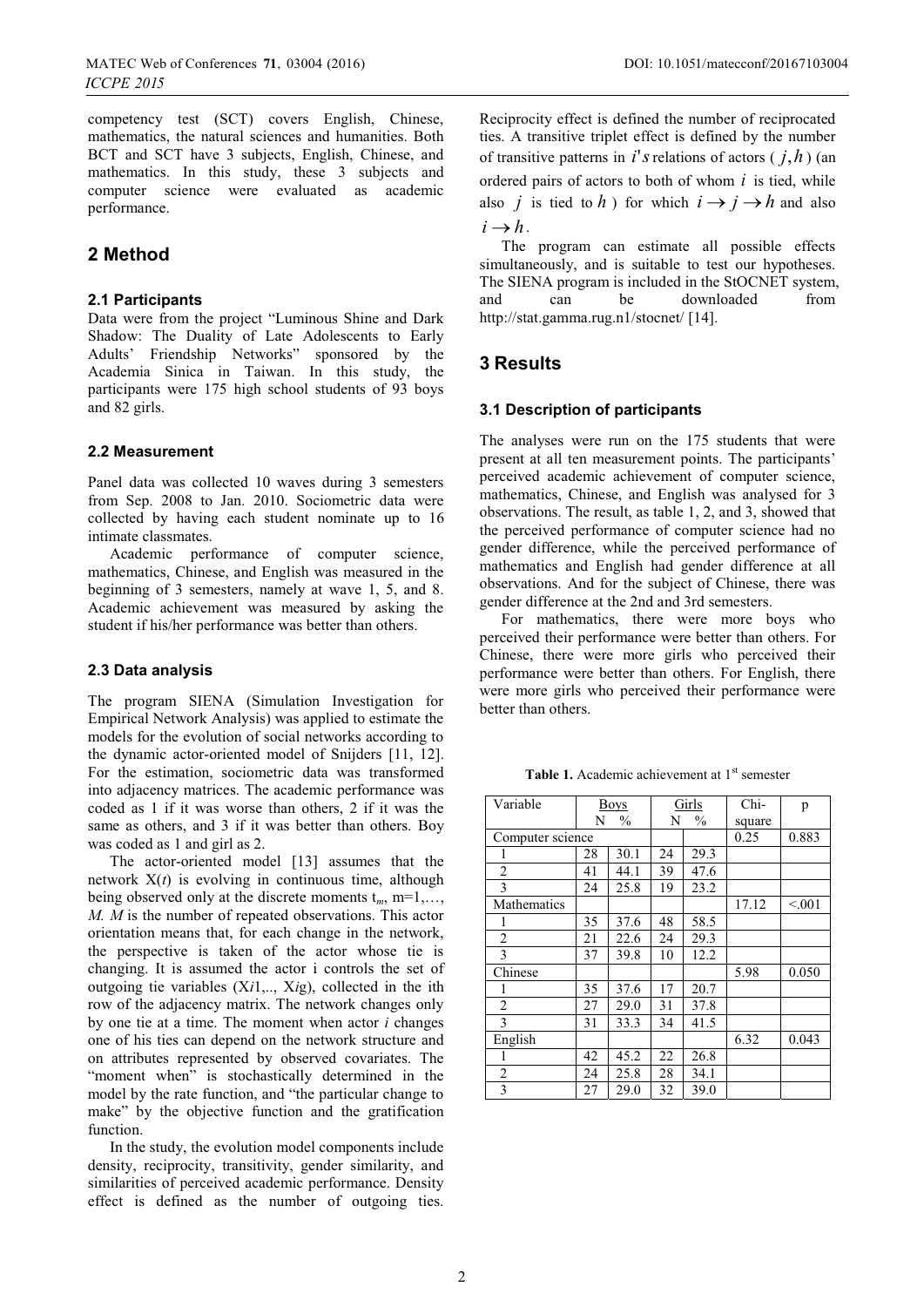Table 2. Academic achievement at 2<sup>nd</sup> semester

| Variable         | <b>Boys</b>        |      | Girls |               | Chi-   | p     |
|------------------|--------------------|------|-------|---------------|--------|-------|
|                  | $\frac{0}{0}$<br>N |      | N     | $\frac{0}{0}$ | square |       |
| Computer science |                    |      |       | 4.08          | 0.130  |       |
| I                | 28                 | 30.1 | 19    | 23.2          |        |       |
| 2                | 38                 | 40.9 | 46    | 56.1          |        |       |
| 3                | 27                 | 29.0 | 17    | 20.7          |        |       |
| Mathematics      |                    |      |       |               | 6.88   | 0.032 |
|                  | 40                 | 43.0 | 50    | 61.0          |        |       |
| $\overline{2}$   | 23                 | 24.7 | 18    | 22.0          |        |       |
| 3                | 30                 | 32.3 | 14    | 17.1          |        |       |
| Chinese          |                    |      |       |               | 6.07   | 0.048 |
| 1                | 31                 | 33.3 | 14    | 17.1          |        |       |
| 2                | 32                 | 34.4 | 34    | 41.5          |        |       |
| 3                | 30                 | 32.3 | 34    | 41.5          |        |       |
| English          |                    |      |       |               | 14.13  | 0.001 |
|                  | 40                 | 43.0 | 18    | 22.0          |        |       |
| 2                | 33                 | 35.5 | 26    | 31.7          |        |       |
| 3                | 20                 | 21.5 | 38    | 46.3          |        |       |

**Table 3.** Academic achievement at 3<sup>rd</sup> semester

| Variable         | <b>Boys</b> |               | Girls |               | Chi-   | p       |
|------------------|-------------|---------------|-------|---------------|--------|---------|
|                  | N           | $\frac{0}{0}$ | N     | $\frac{0}{0}$ | square |         |
| Computer science |             |               |       |               | 3.51   | 0.173   |
| 1                | 31          | 33.3          | 23    | 28.0          |        |         |
| $\overline{c}$   | 36          | 38.7          | 43    | 52.4          |        |         |
| 3                | 26          | 28.0          | 16    | 19.5          |        |         |
| Mathematics      |             |               |       |               | 19.36  | < 0.001 |
|                  | 33          | 35.5          | 53    | 64.6          |        |         |
| 2                | 20          | 21.5          | 17    | 20.7          |        |         |
| 3                | 40          | 43.0          | 12    | 14.6          |        |         |
| Chinese          |             |               |       |               | 11.66  | 0.003   |
|                  | 31          | 33.3          | 12    | 14.6          |        |         |
| $\overline{2}$   | 33          | 35.5          | 26    | 31.7          |        |         |
| 3                | 29          | 31.2          | 44    | 53.7          |        |         |
| English          |             |               |       |               | 12.84  | 0.002   |
| 1                | 39          | 41.9          | 27    | 32.9          |        |         |
| 2                | 33          | 35.5          | 16    | 19.5          |        |         |
| 3                | 21          | 22.6          | 39    | 47.6          |        |         |

#### **3.2 Model of friendship network evolution and academic achievement**

The evolution models for 3 semesters are shown as table 4-6. The rate parameter describes the average number of changes in network ties between measurement points. The highest rate parameter is in the beginning of each semester. And it is higher between 2 semesters than during the semesters.

The endogenous network effects are all statistically significant. The density, reciprocity and transitive triplets have effects during all the stages. The negative density effect represents the hindrance of dissolved relationships. The reciprocity effect indicates a preference for reciprocating relationships. The transitivity effect indicates a preference for being friends with friends' friends.

The effect of gender similarity was significant during all waves. The positive parameter implies that actors prefer ties to others with same gender.

#### **Table 4.** Evolution model of wave 1 to 4

| Variable                        | w1-2             | $w2-3$          | $w3-4$          |
|---------------------------------|------------------|-----------------|-----------------|
|                                 | Estimate(se)     | Estimate(se)    | Estimate(se)    |
| Rate parameter                  | 7.06(0.24)       | 5.37(0.23)      | 5.52(0.23)      |
| Network effects                 |                  |                 |                 |
| Density                         | $-2.022(0.06)^*$ | $-1.88(0.06)$ * | $-2.19(0.07)$ * |
| Reciprocity                     | $0.93(0.09)*$    | $1.20(0.10)*$   | $1.34(0.10)*$   |
| Transitive                      | $0.11(0.01)$ *   | $0.13(0.01)^*$  | $0.11(0.01)$ *  |
| triplets                        |                  |                 |                 |
| Gender similarity               | $0.37(0.08)*$    | $0.40(0.09)*$   | $0.42(0.09)*$   |
| Academic achievement similarity |                  |                 |                 |
| Computer science                | 0.03(0.10)       | $0.29(0.12)$ *  | $-0.01(0.11)$   |
| Mathematics                     | 0.10(0.09)       | $-0.02(0.10)$   | $-0.03(0.11)$   |
| Chinese                         | $-0.08(0.09)$    | $-0.08(0.10)$   | 0.19(0.11)      |
| English                         | $-0.18(0.09)$    | $-0.191(0.10)$  | 0.02(0.11)      |

 $*_{p<.05}$ 

Table 5. Evolution model of wave 4 to 7

| Variable                        | $w4-5$          | $w5-6$          | w6-7            |
|---------------------------------|-----------------|-----------------|-----------------|
|                                 | Estimate(se)    | Estimate(se)    | Estimate(se)    |
| Rate parameter                  | 5.90(0.26)      | 5.70(0.28)      | 6.19(0.29)      |
| Network effects                 |                 |                 |                 |
| Density                         | $-2.03(0.07)^*$ | $-2.10(0.06)$ * | $-1.89(0.06)$ * |
| Reciprocity                     | $1.08(0.09)*$   | $1.37(0.10)*$   | $1.13(0.10)*$   |
| Transitive                      | $0.16(0.01)*$   | $0.13(0.01)^*$  | $0.14(0.01)*$   |
| triplets                        |                 |                 |                 |
| Gender similarity               | $0.61(0.09)*$   | $0.37(0.09)*$   | $0.50(0.08)*$   |
| Academic achievement similarity |                 |                 |                 |
| Computer science                | 0.040(0.11)     | $-0.06(0.12)$   | 0.08(0.11)      |
| Mathematics                     | $0.34(0.10)*$   | $-0.11(0.11)$   | $-0.14(0.09)$   |
| Chinese                         | $-0.07(0.10)$   | $-0.20(0.11)$   | $-0.03(0.11)$   |
| English                         | $0.24(0.10)*$   | $-0.06(0.12)$   | 0.11(0.10)      |
| $*_{p<.05}$                     |                 |                 |                 |

Table 6. Evolution model of wave 7 to 10

| Variable                        | $w7-8$          | w8-9            | $w9-10$         |
|---------------------------------|-----------------|-----------------|-----------------|
|                                 | Estimate(se)    | Estimate(se)    | Estimate(se)    |
| Rate parameter                  | 6.50(0.30)      | 6.60(0.34)      | 4.99(0.24)      |
| Network effects                 |                 |                 |                 |
| Density                         | $-2.17(0.07)^*$ | $-1.96(0.06)$ * | $-1.89(0.07)$ * |
| Reciprocity                     | $1.51(0.10)^*$  | $1.34(0.09)*$   | $1.13(0.10)*$   |
| Transitive                      | $0.14(0.01)*$   | $0.13(0.01)^*$  | $0.13(0.01)^*$  |
| triplets                        |                 |                 |                 |
| Gender similarity               | $0.28(0.09)*$   | $0.476(0.09)*$  | $0.59(0.09)*$   |
| Academic achievement similarity |                 |                 |                 |
| Computer science                | 0.14(0.12)      | 0.13(0.11)      | 0.21(0.12)      |
| Mathematics                     | 0.06(0.11)      | $-0.16(0.10)$   | 0.13(0.10)      |
| Chinese                         | $-0.11(0.11)$   | $-0.11(0.10)$   | $0.25(0.12)^*$  |
| English                         | 0.06(0.11)      | 0.17(0.10)      | 0.09(0.10)      |
| $*_{p<.05}$                     |                 |                 |                 |

During wave 1 to wave 10, the homophily effect of perceived academic achievement was significant for computer science at w2-3 stage, for mathematics and English at w4-5, and for Chinese at w9-10. The positive parameter indicates the tendency to be friends with the same perceived performance of academic achievement.

# **4 Discussion and conclusion**

Consistent with previous studies, the similarity of academic achievement has effect on friendship network evolution. Longitudinal network data can yield important insights into social processes. Ten waves' observations may offer rich materials for understanding adolescents'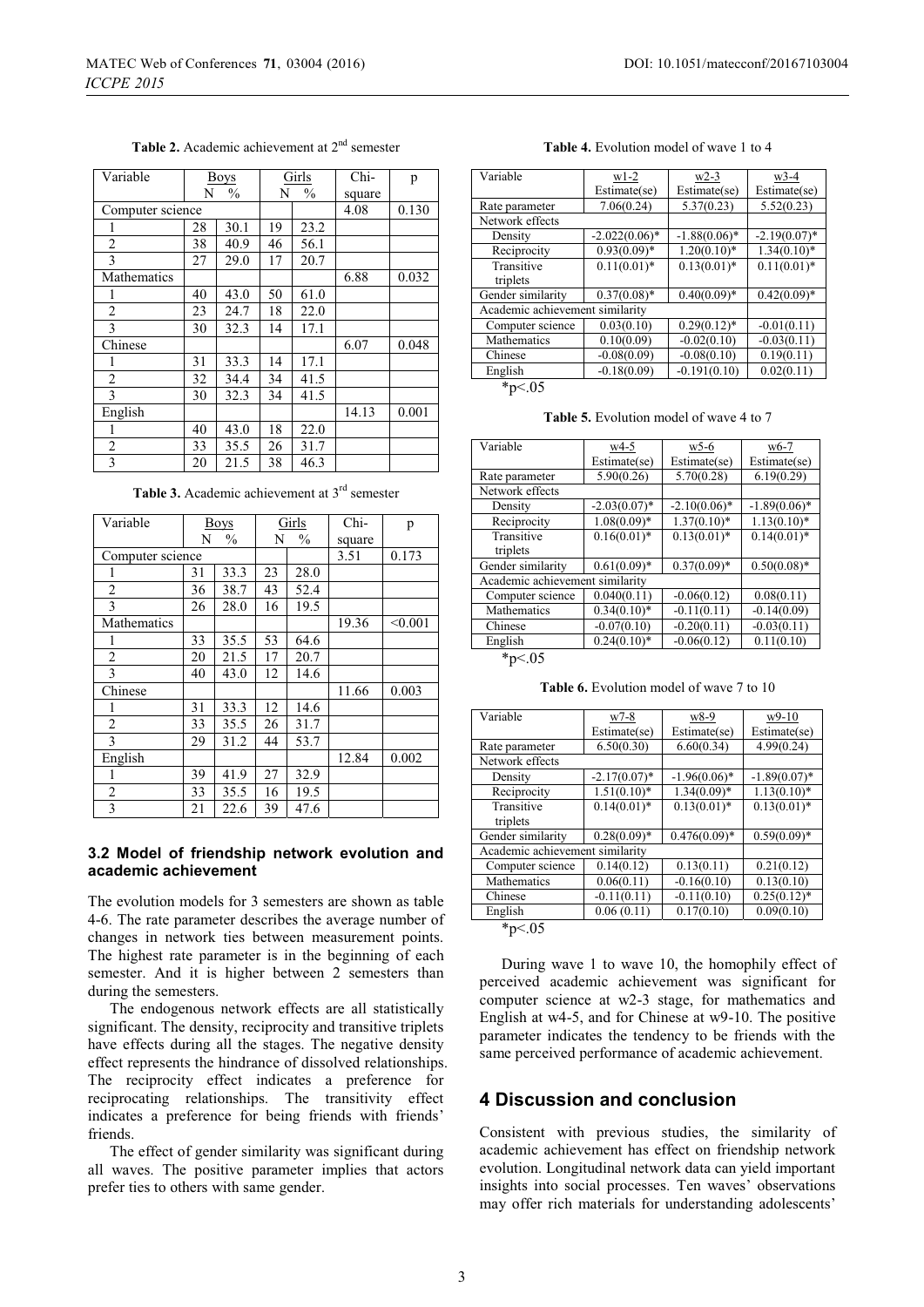friendship network development and its relationship with academic performance.

## **4.1 Homophily effect of academic achievement**

Our findings revealed that the similarity effect of perceived achievement of computer science was significant during the first semester, the effects of mathematics and English were significant during the second semester, and the effect of Chinese was significant during the last semester.

Whether the achievement of academic is visible or invisible depends on social context and social norms. If most of them have good performance, the achievement would be visible. Otherwise, it would be invisible. About 70% of the participants were perceived themselves not worse than others for the achievements of computer science. The perceived achievement of computer science might be visible and has homophily effect in the first semester. The other reason may be due to the learning context. The computer science must learn by practicing on the computer. All the students learn in a computer classroom together. The learning process is visible. They can perceive others' achievement immediately and the perceived performance of computer science had homophily effect in the first semester.

During w4-5, the similarity effects of perceived performance are significant for the subjects of mathematics and English. W4 is the end of the first semester, and w5 is the beginning of the second semester. After a semester, the performances of these 2 subjects became visible and exert homophily effect.

Social comparison theory [4] suggests the drive to make comparisons with others who are more similar. The measurement of perceived performance is the result of comparison with others. Since people prefer to compare with others who are more similar, the comparison result of "worse than others" is not their favorable outcome. The unfavorable result of comparison will produce tendencies to change one's evaluation of the ability or lead to action for reducing the discrepancy and so as to move closer to others in the groups. Namely, the drive to have a favorable comparison result may trigger their behaviors by observing and imitating proposed by social learning theory. The students who perceived themselves better than others in Chinese and English have increasing tendency. It may be explained by this mechanism. The students will imitate others to modify their behavior for improving their performance.

The perceived performance of Chinese had effect in the last stage. Chinese is the native language of the participants. The comparison with others in this subject seems ridiculous or meaningless. This subject may be invisible or be ignored. It might be the reason why the homophily effect existed in the last stage.

Based on the hypothesis of van Duijn et al. [10], in early stage, visible similarity plays important role to initiate friendship, and in later stages, dyadic relations will be strengthened by invisible similarities. Since the achievement of computer science can be easily observed,

the similarity effect of computer science exerts in early stage. The performances of other 3 subjects need more time to be observed and become visible and exert effect at later stages.

# **4.2 Evolution of friendship networks and gender effect**

The rate parameter is up and down, then decreasing at the end of observation. It represents the friendship network is dynamic but not steady. The effects of network are the same as the results of van Duijn et al. [10]. Network density, transitive triplets, and reciprocity are important for friendship evolution during all stages. These three factors are the most important effects for the structural part of the model for network dynamics [14]. The density effect and the reciprocity effect must always be included in the dynamic model. There are four network closure effects. And it will be sufficient to express the tendency to network closure by including at least one factor. The transitive triplet effect is selected to be included in the model. It is the representation of network closure by the number of transitive triplets. For this effect the contribution of the tie  $i \rightarrow j$  is proportional to the total number of transitive triplets that it forms which can be transitive triplets of the type  $\{i \rightarrow j \rightarrow h; i \rightarrow h\}$  as well as  $\{i \rightarrow h \rightarrow j; i \rightarrow j\}$ .

In our findings, positive parameter of gender similarity indicated the tendency of preference to make same-sex friends. Gender is a visible variable and exerts effect in the beginning of friendship formation. After initiation of friendship, gender keeps its effect during all the waves. Obviously, gender is a powerful organizer of peer relationships throughout development. Adolescents report feeling closer to their same-sex friends than to their other-sex friends [15, 16]. Thus, same-sex friendships are an important resource for the development of social health during adolescence. However, heterosex friendships represent unique opportunities both for healthy development and adverse development [17]. Other-sex friendships may aid youth in learning how to interact productively with individuals with interests, experiences, and backgrounds that differ from their own.

### **4.3 Gender difference of academic performance**

Our findings are consistent with most of the previous studies. The results revealed gender difference of perceived performance for mathematics, Chinese and English, but not computer science.

Falaye [18] indicated that academic achievement gap pertaining to gender exists based on subject. Most studies found a positive gender gap in language art; and a traditional negative gap in STEM (science, technology, engineering, and mathematics). O'Reilly and McNamera [19] investigated the performance of high school students and found significant gender differences with males scoring higher on measures of passage comprehension and science knowledge and females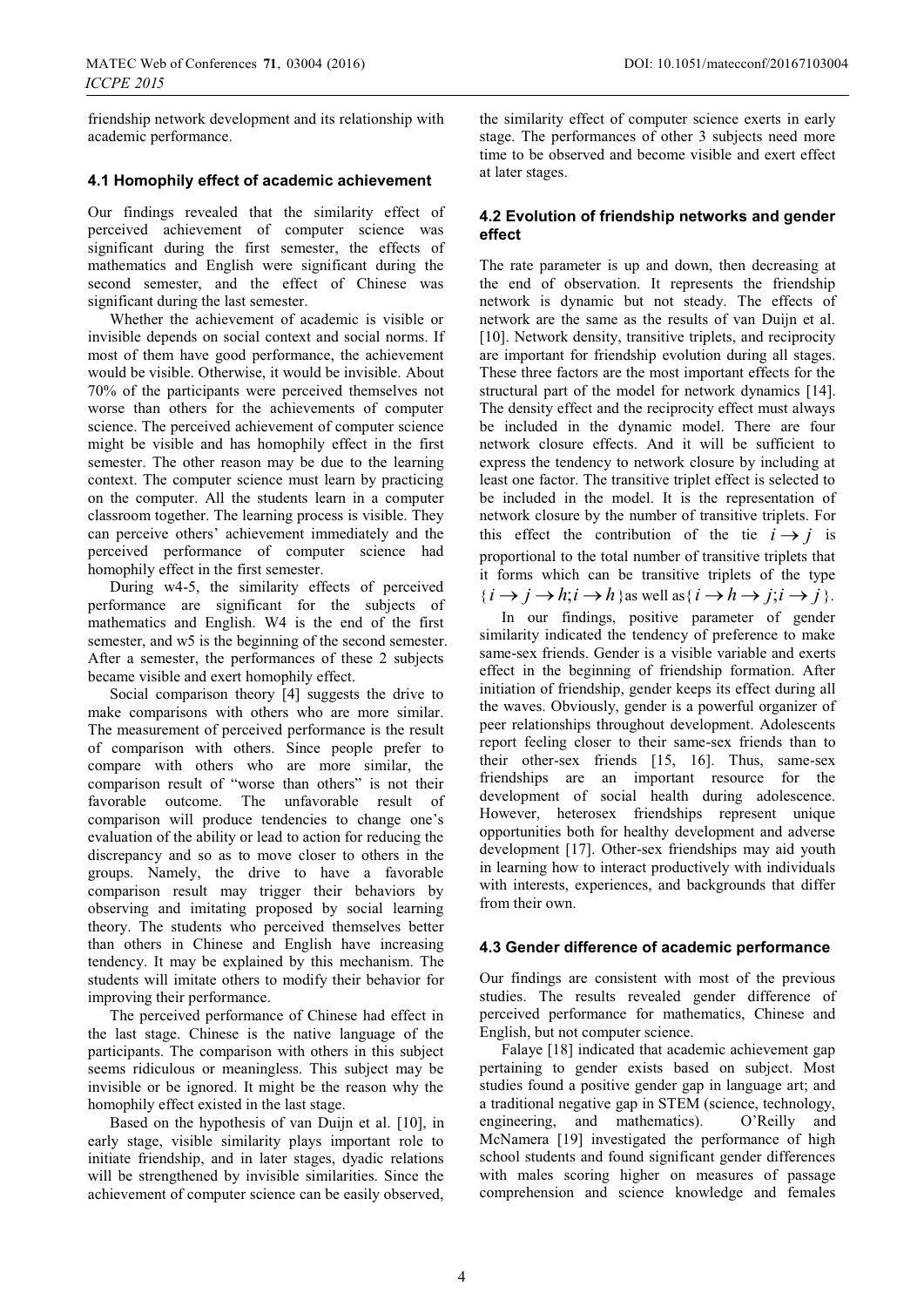scoring higher on measures of reading skills, strategy knowledge, and those pertaining to course grades. Preckel et al. [20] indicated that male students can obtain higher grades in mathematics whereas female students are better in oral skills. Gong, Ding, and Tsang [21] estimated gender gaps in Chinese and math among primary and lower-secondary school students and found small positive gaps favoring girls in Chinese and negative gaps in math for all grades. Jansen, Schroeders, and Ludtke [22] analyzed data and found that female students possess a lower self-concept in chemistry and physics.

The gender difference may come from psychological factors. Ghazvini, and Khajehpour [23] found that the girls take greater responsibility for academic failures and it is associated with the girls' obtaining better results in the subject of Literature. The same research also reveal that boys use concentration, information processing and selecting main ideas strategies more, and getting better marks in mathematics. Furthermore, Sinclair, Carlsson & Bjorklund [24] suggested social networks are of importance for gender differences in field of study and the differences is rooted in the tendency for adolescents to form same-gender friendships. Female adolescents who adjust their choice in line with friends will be more likely to choose a female-dominated field of study.

# **4.4 Conclusion**

In conclusion, social network analysis is uniquely suited for measuring and understanding the behavior of peers because it provides a formal means for "mapping" friendships and measuring properties of those friendships [25]. Friendship network is initiated by chance; in the early stages the proximity and visible similarity variables determined dyadic relations. In later stages, dyadic relations will be strengthened by invisible similarities. Our findings of homophily effects for different subjects in different stages offered some evidence to support this argument.

# **References**

- 1. J.M. McPherson, L. Smith-Lovin, J.M. Cook, Birds of a feather: homophily in social networks. Annu. Rev. Sociol. **27**, 415-444 (2001)
- 2. N. Friedkin, Norm formation in social influence networks. Soc. Networks. **23**, 167-189 (2001)
- 3. E.R. Oetting, J.F. Donnermeyer, Primary socialization theory: the etiology of drug use and deviance. Subst. Use. Misuse. **33**, 995-1026 (1998)
- 4. L. Festinger, A theory of social comparison processes. Human Relations **7**, 117-140 (1954)
- 5. A. Bandura, Social Learning Theory. Prentice Hall, Englewood Cliffs, N.J. (1977)
- 6. J. Daw, G. Guo, K.M. Harris, Nurture net of nature: Re-evaluating the role of shared environments in academic achievement and verbal intelligence. Social Science Research **52**, 422-439 (2015)
- 7. I. Levy-Tossman, A. Kaplan, A. Assor, Academic goal orientations, multiple goal profiles, and

friendship intimacy among early adolescents **32**, 231-252 (2007)

- 8. K.A. Frank, C. Muller, K.S. Schiller, C. Riegle-Crumb, A.S. Mueller, R. Crosnoe, J. Pearon, The social dynamics of mathematics coursetaking in high school, AJS **113(6)**, 1645-1696 (2008)
- 9. S. Hasan, S. Bagde, The mechanics of social capital and academic performance in an Indian college, American Sociological Review **78(6)**, 1009-1032 (2013)
- 10. M.A.J. van Duijn, E.P.H. Zeggelink, M. Huisman, F.N. Stokman, F.W. Wasseur, Evolution of sociology freshmen into a friendship network, Journal of Mathematiscal Sociology **27**, 153-191 (2003)
- 11. T.A.B. Snijders, Stochastic Actor-oriented Models for Network Change, Journal of Mathematical Sociology **21**, 149-172 (1996)
- 12. T.A.B. Snijders, The Statistical Evaluation of Social Network Dynamics. In M.E. Sobel & M.P. Becker (eds), Sociological Methodology, Boston: Basil Blackwell (2001)
- 13. R. Veenstra, C. Steglich, Actor-based model for network and behavior dynamics: A tool to examine selection and influence processes. Chapter 34 (pp. 598-618) in B. Laursen, T. D. Little, and N. A. Card (Eds.), Handbook of Developmental Research Methods. New York: Guilford Press (2012)
- 14. T.A.B. Snijders, C. Steglich, M. Schweinberger, M. Huisman, Manual for SIENA version 3, University of Groningen: ICS. Oxford: University of Oxfor, Department of http://stat.gamma.rug.nl/stocnet (2007)
- 15. W. Bukowski, L. Sippola, B. Hoza, Same and other: Interdependency between participation in same- and other-sex friendships, Journal of Youth and Adolescence **28**, 439-459 (1999)
- 16. B. Lundy, T. Field, C. McBride, T. Field, S. Largie, Same-sex and opposite-sex best friend interactions among high school juniors and seniors, Adolescence **33**, 279-289 (1998)
- 17. L.K. Sippola, Getting to know the "other": the characteristics and developmental significance of other-sex relationships in adolescence, Journal of Youth and Adolescence **28**, 407-418 (1999)
- 18. F.V. Falaye, Numerical ability, course of study and gender differences in students' achievement in practical geography, Research in Education, **76**, 33- 42 (2006)
- 19. T. O'Reilly, D.S. McNamera, The impact of science knowledge, reading skill, and reading strategy knowledge on more traditional "High-Stakes" measures of high school students' science achievement, American Educational Research Journal **44**, 161-196 (2007)
- 20. F. Preckel, , T. Goetz, , R. Pekrun, & M. Kleine, Gender differences in gifted and average-ability students: Comparing girls' and boy's achievement, self-concept, interest, and motivation in Mathematics, The Gifted Child Quarterly **52**, 146- 160 (2008)